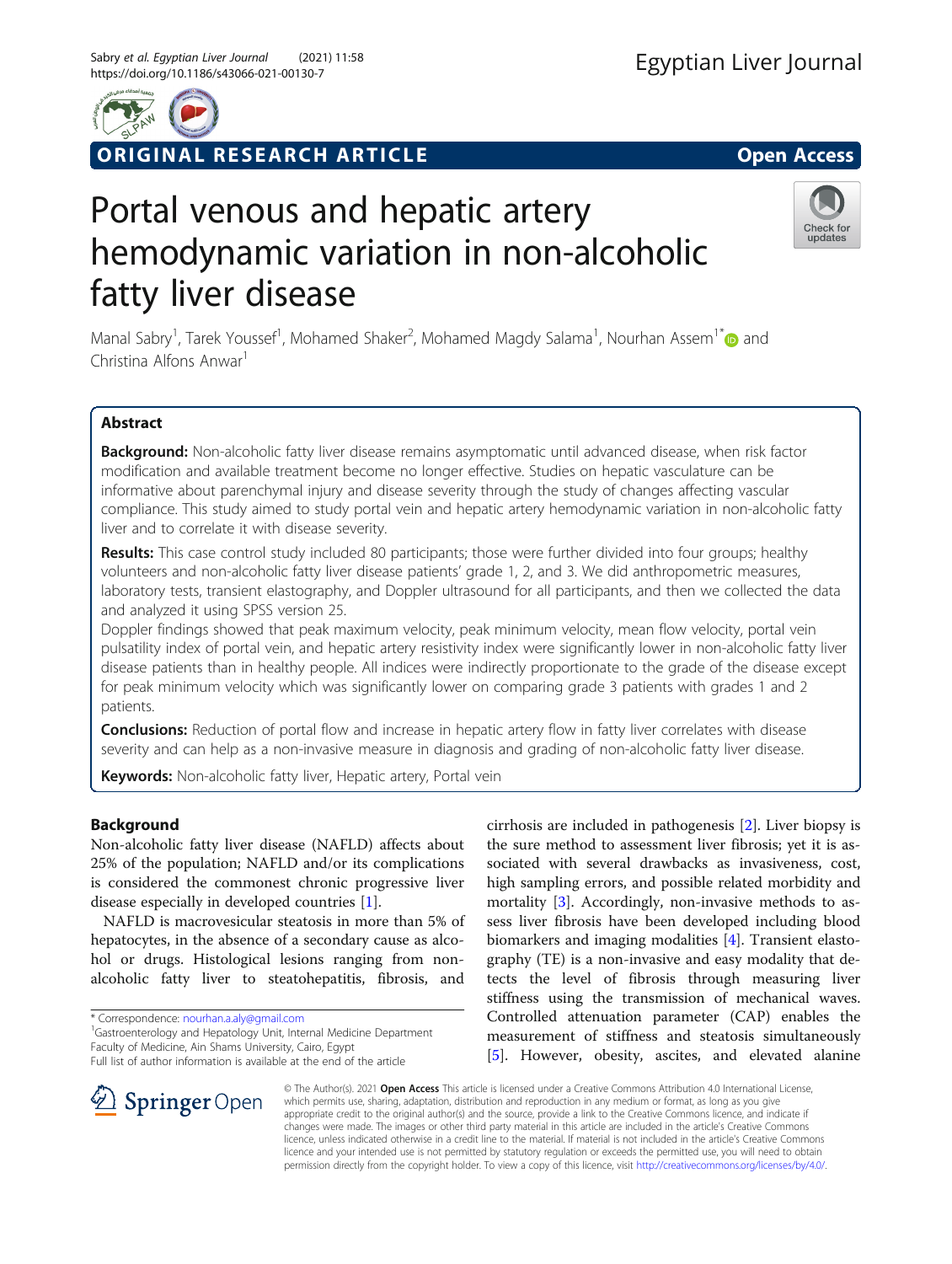aminotransferase (ALT) value may affect the accurate measurement of liver stiffness [[6\]](#page-5-0). Duplex Doppler ultrasonography (US) is an important non-invasive method in evaluating hepatic vasculature and diagnosing some liver parenchymal diseases [\[7](#page-5-0)] as diffuse fatty infiltration in the liver alters hemodynamics in the portal vein as well as hepatic artery resistance [\[8](#page-5-0)].

## **Methods**

A case-control study including 80 participants, after ethical committee approval and informed consent approval, were selected and classified into the following:

Control group: 20 healthy volunteers (with CAP score  $< 220$ 

Grade 1: 20 patients with grade 1 NAFLD (CAP score 220–259)

Grade 2: 20 patients with grade 2 NAFLD (CAP score 260–289)

Grade 3: 20 patients with grade3 NAFLD (CAP score  $\geq$ 290) [\[9](#page-5-0)]

Subjects with alcohol consumption of more than 20 g/ day, other causes of chronic liver disease, morbid obesity, and diabetics were excluded from the study population.

All participants were subjected to clinical examination including anthropometric measures, laboratory investigations including complete blood count (CBC), international normalization ration (INR), blood urea nitrogen (BUN), serum creatinine, aspartate aminotransferase (AST), alanine aminotransferase (ALT), total protein, albumin (Alb.), total bilirubin (T.Bil.), direct bilirubin (D.Bil.), gamma-glutamyl transferase (GGT), fasting blood sugar (FBS), glucosylated hemoglobin (HBA1C), and lipid profile (triglycerides, total cholesterol, HDL cholesterol, LDL cholesterol).

Fatty liver index was calculated in all subjects [\[10](#page-5-0)].

Transient elastography (fibroscan): single experienced operator performed all Fibro Scan examinations as per the manufacturer's recommendations. With the patient lying in the dorsal decubitus position, the tip of the transducer probe was placed on the skin between the ribs over the right lobe of the liver.

## Doppler US

Doppler US was performed by a single radiologist using a Philips HD5 ultrasound machine with a convex arrayed (1  $\sim$  6 Mhz) transducer and Linear arrayed (3  $\sim$ 12 Mhz) transducer. All subjects fasted overnight

## Portal vein assessment

Portal vein assessment was done with patient in the left lateral decubitus with breath held in inspiration and the measurements were taken at the level of the main portal vein before the bifurcation. The transducer was oriented along the longitudinal axis of the main portal vein using a para-median or slightly oblique plan. The point of measurement was midway between the confluence of the splenic and superior mesenteric veins and the bifurcation of the portal vein during quiet inspiration. The Doppler angle was always  $< 60^{\circ}$ . The maximum (Vmax), minimum (Vmin), and mean flow (MFV) velocities (cm/ s) were recorded in each patient, and the vein pulsatility index (VPI) was calculated using the formula VPI = (Vmax − Vmin)/Vmax) to detect any increase or decrease in portal vein pulsatility in NAFLD

### Hepatic artery assessment

The hepatic artery indices were measured at the level of porta-hepatis with patient lying in the supine position. The main hepatic artery was selected for examination as it supplies both hepatic arteries and is seen at the portal triad, measurements of hepatic artery resistive index (HARI) were obtained with the patient in suspended respiration [peak-systolic velocity (PSV) minus the enddiastolic velocity (EDV) divided by the PSV of the hepatic artery  $(HARI = [PSV - EDV]/PSV)$ ].

## **Statistics**

The collected data was analyzed using Statistical Package for Social Science (SPSS 25). Mean and standard deviation (± SD) was used for parametric numerical data. Student's t test, ANOVA test, and post hoc Bonferroni test to compare between means and correlation analysis (using Pearson's method) to assess the strength of association between two quantitative variables.

P value: level of significance:  $(P > 0.05$ : non-significant (NS),  $P < 0.05$ : significant (S),  $P < 0.01$ : highly significant (HS).

## Results

This study included 20 healthy volunteers (control group) and 60 NAFLD patients (case group); case group was further classified into 3 subgroups according to their CAP score (grade 1, grade 2, and grade 3). All patients were sex- and age-matched with average age of 45 years. NAFLD patients had significantly higher BMI and waist circumference, total cholesterol, triglycerides, LDL, FBS, AST, ALT, GGT, BUN, fatty liver index, and lower HDL than control group ( $P < 0.001$  for all), yet there were no statistically significant differences between case and control groups regarding creatinine, HBA1C, or bilirubin (direct and indirect).

All examined Doppler indices (Vmax, Vmin, MFV, VPI, HARI) were significantly lower in NAFLD patients than in healthy individuals (Table [1](#page-2-0)).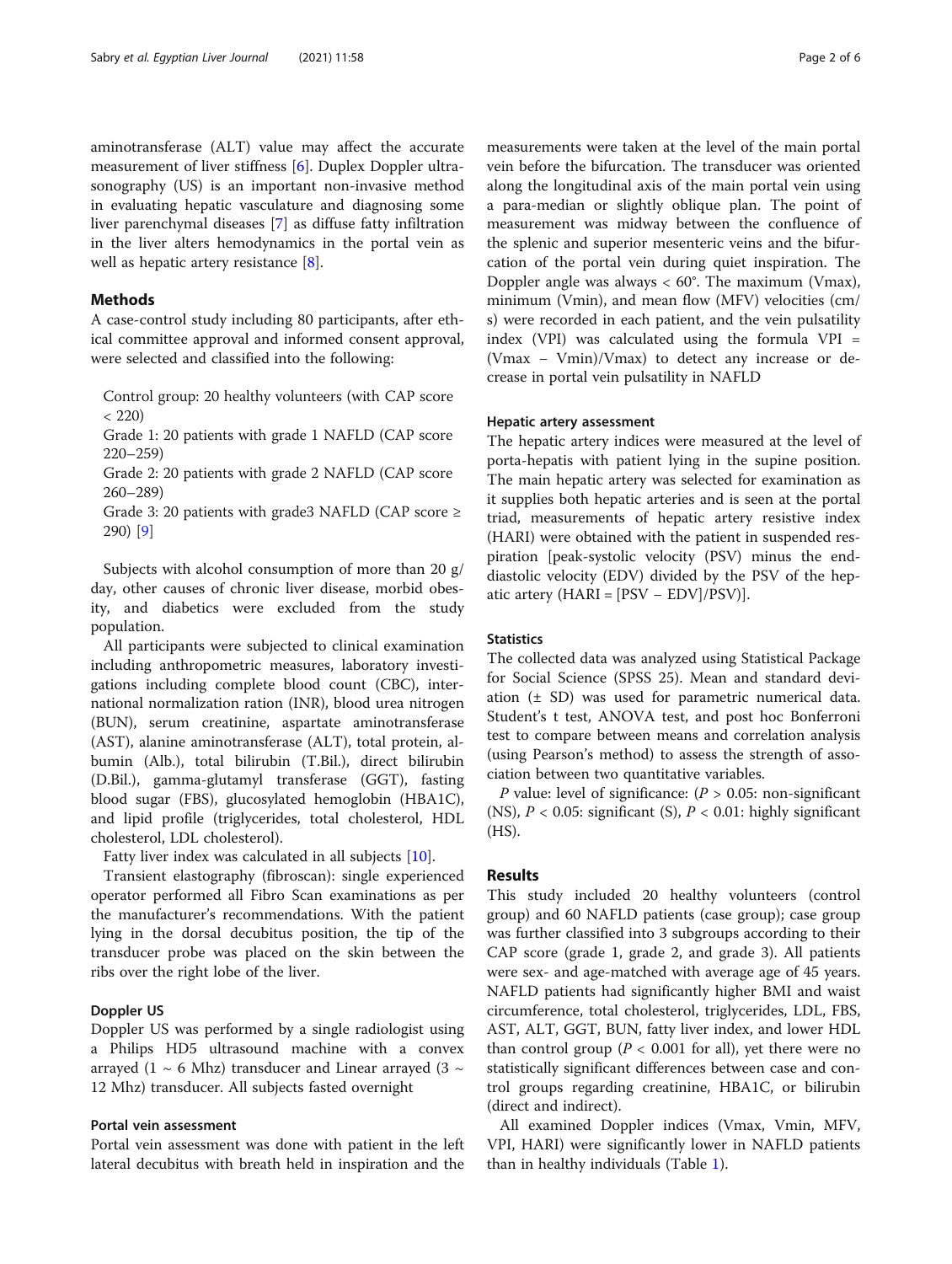<span id="page-2-0"></span>Table 1 Doppler indices comparison between case and control groups

|              |                |                | Student's t test |         |
|--------------|----------------|----------------|------------------|---------|
|              | Control        | Case           |                  |         |
|              | Mean $\pm$ SD  |                | t                | p value |
| Vmax (cm/s)  | $32.69 + 0.95$ | $23.18 + 3.49$ | 19.090           | < 0.001 |
| Vmin (cm/s)  | $18.88 + 0.7$  | $17.46 + 1.45$ | 5.794            | < 0.001 |
| MFV (cm/s)   | $22.95 + 0.67$ | $12.56 + 2.56$ | 28.636           | < 0.001 |
| $VPI$ (cm/s) | $0.65 + 0.02$  | $0.37 + 0.12$  | 17.309           | < 0.001 |
| HARI         | $0.82 + 0.02$  | $0.74 + 0.04$  | 13.260           | < 0.001 |

Vmax, MFV, VPI, and HARI were significantly indirectly proportionate to NAFLD grade, yet Vmin was significantly lower on comparing grade 3 with grades 1 and 2 (Table 2).

On comparing different grades of NAFLD using ANOVA and post hoc Bonferroni tests, total cholesterol was directly proportionate to the grade of NAFLD, HDL was significantly higher in grade 1 NAFLD than grades 2 and 3, and triglycerides were significantly higher on comparing grade 3 to grade 1 NAFLD patients only (Table [3\)](#page-3-0).

On correlating Doppler indices in NAFLD patients with variable parameters, there was highly significant correlation between all Doppler indices and age, BMI, waist circumference, lipid profile, fatty liver index, and CAP score, yet there was no significant correlation with fasting blood sugar (Table [4](#page-4-0)).

## **Discussion**

In the present study, the mean age of NAFLD patients was  $45.95 \pm 7.2$  years which is consistent with NICE guidelines 2018 [\[4](#page-4-0)]

This study showed a significant difference in BMI between case and control groups which agrees with Rui et al. [[11\]](#page-5-0). Ghobadi et al. 2014 [[12\]](#page-5-0) as well found a significant correlation between BMI and grades of NAFLD, as our study showed a statistically significant difference regarding BMI between grade 1 versus grades 2 and 3.

Concerning blood sugar, this study showed statistically significant difference between case and control groups. This agrees with Zhengjun [\[13](#page-5-0)], as impaired hepatic lipid and lipoprotein settling and increased oxidative stress in liver cells may increase liver fat accumulation and result in insulin resistance, this leads to increase in hepatic glucose production and elevated blood glucose [\[14](#page-5-0)].

Zhengjun [\[13](#page-5-0)] postulated that triglyceride, total cholesterol, and LDL cholesterol in NAFLD group were significantly higher than those in control group, which matches our study, as we found statistically significant differences between case and control groups regarding lipid profile. Furthermore, our study showed that HDL in case group was significantly lower than in control group, but this was not consistent with the study of Zhengjun [[13\]](#page-5-0) as there was no significant difference regarding HDL.

This study showed that increasing grade of NAFLD was significantly associated with worse lipid profile, where there were differences between three grades as regard total cholesterol and LDL, there was statistically significant difference between grade 1 and grade 3 in triglycerides and HDL, and between grade 1 and grade 2 in HDL. This agrees with Dhumal et al. [\[15](#page-5-0)] who found that increasing grades of NAFLD were significantly associated with increasing serum total cholesterol, LDL, and VLDL and decreasing HDL, yet they found no significant association between serum triglyceride.

Regarding portal vein Doppler indices, this study revealed statistically significant differences between case and control groups in all Doppler indices.

Vmax, Vmin, and VPI in case group were significantly lower than in control group. This was compatible with Besir et al. [\[16\]](#page-5-0). Balasubramanian et al. [[17\]](#page-5-0), although agreed with our finding regarding Vmax, found no significant difference regarding Vmin.

| Table 2 Doppler indices comparison between 3 grades of NAFLD |  |  |
|--------------------------------------------------------------|--|--|
|--------------------------------------------------------------|--|--|

|              |                  |                  |                  | <b>ANOVA test</b> |                         |
|--------------|------------------|------------------|------------------|-------------------|-------------------------|
|              | Grade 1          | Grade 2          | Grade 3          |                   |                         |
|              | Mean $\pm$ SD    |                  |                  |                   | p value                 |
| Vmax (cm/s)  | $27.4 \pm 0.8$   | $23.04 \pm 0.61$ | $19.1 \pm 0.77$  | 645.499           | < 0.001 <sup>(A1)</sup> |
| Vmin (cm/s)  | $18.52 \pm 1.2$  | $18.01 \pm 0.59$ | $15.86 \pm 0.73$ | 51.440            | < 0.001 <sup>(A2)</sup> |
| MFV (cm/s)   | $15.78 \pm 0.61$ | $12.01 \pm 0.57$ | $9.89 \pm 0.97$  | 325.229           | < 0.001 <sup>(A1)</sup> |
| $VPI$ (cm/s) | $0.52 \pm 0.04$  | $0.36 \pm 0.04$  | $0.25 \pm 0.03$  | 284.708           | < 0.001 <sup>(A1)</sup> |
| <b>HARI</b>  | $0.79 \pm 0.01$  | $0.74 \pm 0.01$  | $0.7 \pm 0.01$   | 243.388           | < 0.001 <sup>(A1)</sup> |

<sup>A</sup>ANOVA test.

<sup>B</sup>Post hoc Bonferroni test was significant at: <sup>A1</sup>Between all groups. <sup>A2</sup> G3 group vs. G1 and G2 groups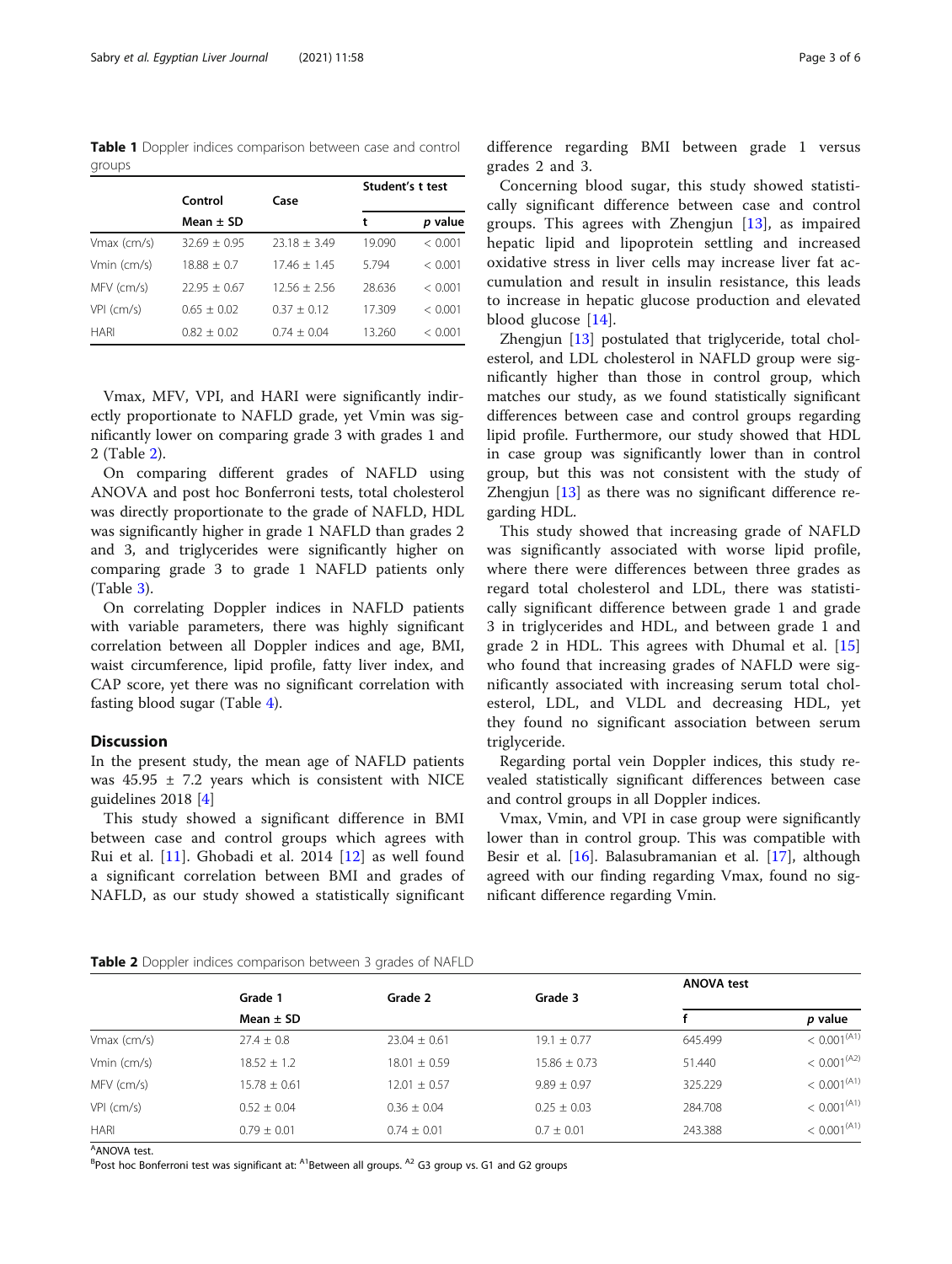|                           | Grade 1           | Grade 2            | Grade 3            | <b>ANOVA</b> |                         |
|---------------------------|-------------------|--------------------|--------------------|--------------|-------------------------|
|                           | Mean $\pm$ SD     | Mean $\pm$ SD      | Mean $\pm$ SD      | f            | p value                 |
| Age (years)               | $44.6 \pm 7.31$   | $47.8 \pm 6.25$    | $45.45 \pm 7.91$   | 1.063        | 0.352                   |
| BMI ( $kg/m2$ )           | $32.24 \pm 2.44$  | $35.23 \pm 1.93$   | $36.82 \pm 2.77$   | 18.758       | < 0.001 <sup>(A3)</sup> |
| Waist circumference (cm)  | $103.41 \pm 8.58$ | $117.16 \pm 8.37$  | $114.77 \pm 10.14$ | 13.144       | < 0.001 <sup>(A3)</sup> |
| Total cholesterol (mg/dl) | $183.5 \pm 8.41$  |                    | $234.2 \pm 43.89$  | 18.636       | < 0.001 <sup>(A1)</sup> |
| Triglycerides (mg/dl)     | $162 \pm 20.69$   | $163.05 \pm 15.58$ | $181.5 \pm 34.21$  | 3.920        | 0.025(42)               |
| LDL (mg/dl)               | $102.05 \pm 9.97$ | $151.45 \pm 11.7$  | $191.4 \pm 18.31$  | 210.394      | < 0.001 <sup>(A1)</sup> |
| HDL (mg/dl)               | $58.05 \pm 4.73$  | $44.15 \pm 6.1$    | $43.65 \pm 5.66$   | 43.766       | < 0.001 <sup>(A3)</sup> |
| FBS (mg/dl)               | $99.5 \pm 4.26$   | $97.7 \pm 4.4$     | $102.55 \pm 5.65$  | 5.191        | 0.008 <sup>(A4)</sup>   |
| <b>HBA1C (%)</b>          | $5.43 \pm 0.43$   | $5.37 \pm 0.43$    | $5.5 \pm 0.56$     | 0.373        | 0.690                   |
| Hb (gm/dl)                | $12.5 \pm 1.25$   | $12.69 \pm 1$      | $13.34 \pm 1.08$   | 3.129        | 0.051                   |
| TLC                       | $6.12 \pm 1.25$   | $5.98 \pm 1.18$    | $7.1 \pm 1.64$     | 3.991        | 0.024(44)               |
| PLT                       | $275.15 \pm 36.9$ | $278.75 \pm 45.51$ | $286.55 \pm 48.47$ | 0.352        | 0.705                   |
| AST (IU/L)                | $29.75 \pm 5.01$  | $41.75 \pm 3.23$   | $42.45 \pm 4.52$   | 54.580       | < 0.001 <sup>(A3)</sup> |
| ALT (IU/L)                | $18.55 \pm 2.56$  | $28.25 \pm 6.75$   | $30.3 \pm 8.46$    | 19.102       | < 0.001 <sup>(A3)</sup> |
| T.Bil (mg/dl)             | $0.97 \pm 0.13$   |                    | $0.86 \pm 0.19$    | 3.337        | $0.043^{(p1)}$          |
| D.Bil (mg/dl)             | $0.51 \pm 0.11$   | $0.41 \pm 0.16$    | $0.44 \pm 0.19$    | 2.089        | 0.133                   |
| Albumin (qm/dl)           | $4.07 \pm 0.13$   |                    | $4.11 \pm 0.15$    | 0.776        | 0.465                   |
| <b>INR</b>                | $1.01 \pm 0.03$   |                    | $1.02 \pm 0.04$    | 0.904        | 0.411                   |
| GGT (IU/L)                | $40.8 \pm 5.4$    |                    | $46.2 \pm 4.19$    | 8.049        | 0.001 <sup>(A3)</sup>   |
| Fatty liver index         | $81.25 \pm 13.65$ | $95.2 \pm 2.73$    | $93.85 \pm 5.79$   | 15.638       | < 0.001 <sup>(A3)</sup> |

## <span id="page-3-0"></span>Table 3 Comparison between the 3 grades of NAFLD

A ANOVA test

<sup>A1</sup>Between all groups<br>
<sup>A2</sup>Grade 1 vs. grade 3<br>
<sup>A3</sup>Grade1 vs. grades 2 and 3<br>
<sup>A4</sup>Grade 2 vs. grade 3<br>
<sup>A5</sup>Grade 1 vs. grade 2 group

On comparing 3 grades of NAFLD, this study showed significant decrease in Vmax and VPI with increasing the grade of NAFLD. This agrees with Besir et al. [[16](#page-5-0)] and Balasubramanian [\[17](#page-5-0)]. Yet, not with Ehsan et al. [[18\]](#page-5-0) who found no significant difference in VPI between fatty liver grades.

Vmin showed significant decrease only on comparing grade 3 versus grades 1 and 2; this agrees with Besir et al. [[16\]](#page-5-0) who postulated that Vmin decreased as the degree of hepatosteatosis increased.

MFV in case group was significantly lower than in control group which corresponds with Ehsan et al. [\[18](#page-5-0)]. Moreover, MFV was significantly decreasing with increasing NAFLD grade which is consistent with Balasubramanian [\[17](#page-5-0)].

These findings regarding velocity of the portal flow and portal vein pulsatility index can be explained by the hypothesis that liver infiltration with fat increases flow resistance in portal vein reducing hepatic portal blood flow [\[19](#page-5-0)].

Regarding hepatic artery Doppler, this study revealed that HARI in case group was significantly lower than in control group. This agreed with Claudio et al. [[20](#page-5-0)] and Balasubramanian [[17](#page-5-0)] who agreed also with our finding that HARI was significantly decreasing with increasing NAFLD grade. These findings suggest an increased hepatic artery blood flow which may occur as a compensatory mechanism for reduced portal flow with the progression of hepatic steatosis [[21](#page-5-0)].

## Limitation

Liver biopsy was not carried out to confirm the diagnosis and severity of fatty liver and there was no follow-up for the cases.

## Conclusion

Reduction of portal flow and increase in hepatic artery flow in fatty liver correlates with disease severity and can help as a non-invasive measure for NAFLD diagnosis and grading.

Post hoc Bonferroni test:

Post hoc LSD test:

<sup>&</sup>lt;sup>p1</sup>Grade1 vs. grades 2 and 3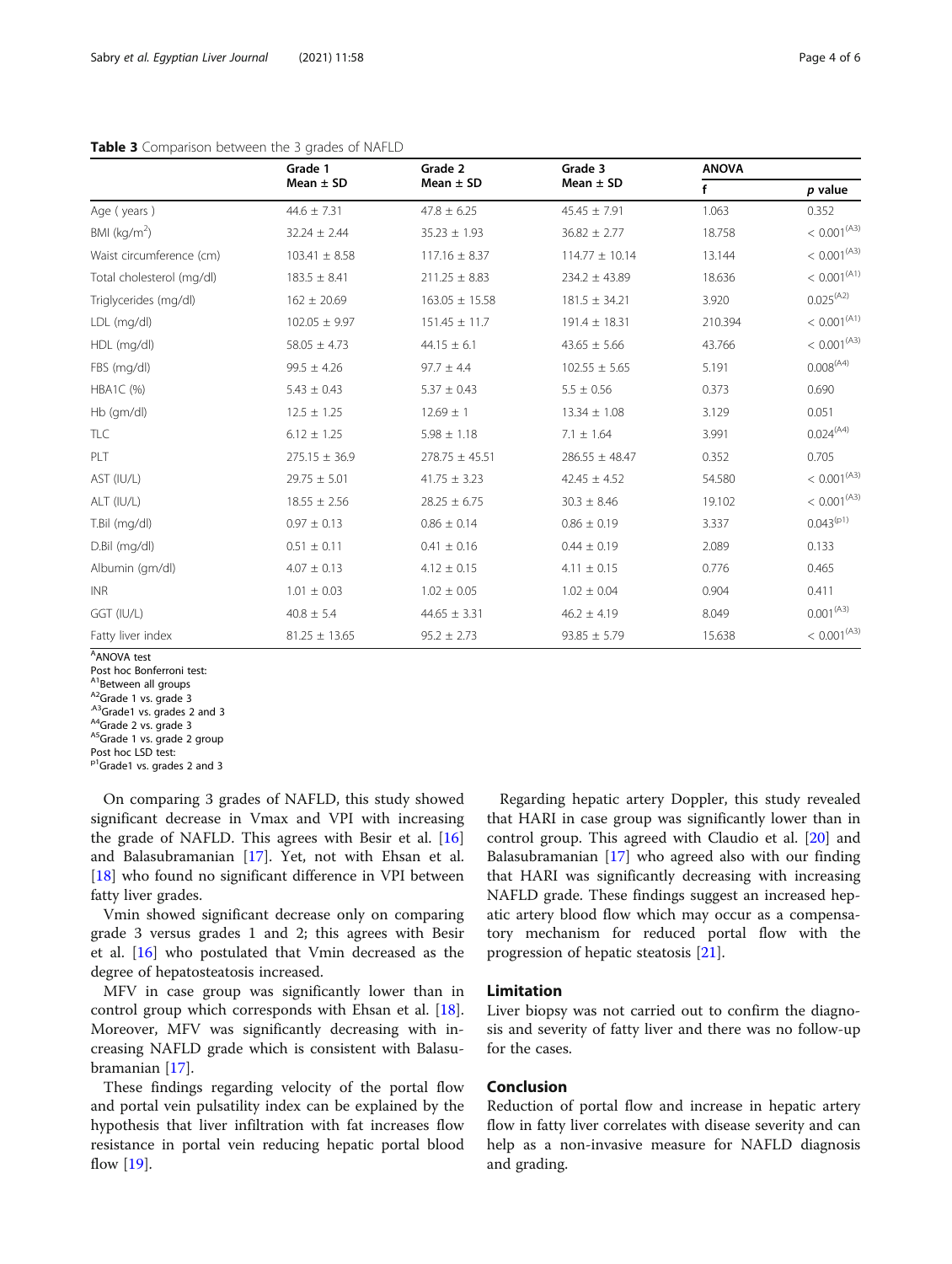<span id="page-4-0"></span>

| Table 4 Correlation between Doppler indices and significant variables in NAFLD |  |  |  |
|--------------------------------------------------------------------------------|--|--|--|
|--------------------------------------------------------------------------------|--|--|--|

|                            |                        | Total<br>cholesterol | Triglycerides LDL |                                   | <b>HDL</b>       | Age                               | BMI                               | Waist<br>Circumference | <b>Fatty liver</b><br>index | <b>CAP</b><br>score |
|----------------------------|------------------------|----------------------|-------------------|-----------------------------------|------------------|-----------------------------------|-----------------------------------|------------------------|-----------------------------|---------------------|
| VMax (cm/<br>$\mathsf{S}$  | Pearson<br>correlation | $-0.723$             | $-0.75$           | $\overline{\phantom{0}}$<br>0.915 | 0.704            |                                   | $-0.83 - 0.64 - 0.64$             |                        | $-0.779$                    | $-0.979$            |
|                            | $p$ value              | < 0.001              | < 0.001           | $\lt$<br>0.001                    | $\,<\,$<br>0.001 | $\,<\,$<br>0.001                  | $\lt$<br>0.001                    | < 0.001                | < 0.001                     | < 0.001             |
| Vmin (cm/<br>S)            | Pearson<br>correlation | $-0.583$             | $-0.535$          | $-0.71$                           | 0.551            | $-0.57$                           | $\overline{\phantom{m}}$<br>0.354 | $-0.354$               | $-0.468$                    | $-0.719$            |
|                            | $p$ value              | < 0.001              | < 0.001           | $\lt$<br>0.001                    | $\,<\,$<br>0.001 | $\overline{\phantom{a}}$<br>0.001 | .001                              | .001                   | < 0.001                     | < 0.001             |
| MFV (cm/<br>$\mathsf{S}$ ) | Pearson<br>correlation | $-0.696$             | $-0.79$           | $\qquad \qquad -$<br>0.857        | 0.687            | $-0.83$                           | $\overline{\phantom{a}}$<br>0.653 | $-0.653$               | $-0.826$                    | $-0.96$             |
|                            | $p$ value              | < 0.001              | < 0.001           | $\lt$<br>0.001                    | $\,<\,$<br>0.001 | $\lt$<br>0.001                    | $\lt$<br>0.001                    | < 0.001                | < 0.001                     | < 0.001             |
| $VPI$ (cm/s)               | Pearson<br>correlation | $-0.748$             | $-0.745$          | $\overline{\phantom{0}}$<br>0.927 | 0.731            | $\overline{\phantom{0}}$<br>0.842 | 0.671                             | $-0.671$               | $-0.784$                    | $-0.966$            |
|                            | $p$ value              | < 0.001              | < 0.001           | $\lt$<br>0.001                    | $\,<\,$<br>0.001 | $\lt$<br>0.001                    | $\lt$<br>0.001                    | < 0.001                | < 0.001                     | < 0.001             |
| <b>HARI</b>                | Pearson<br>correlation | $-0.749$             | $-0.716$          | $\overline{\phantom{0}}$<br>0.917 | 0.727            | $\overline{\phantom{m}}$<br>0.777 | $\overline{\phantom{0}}$<br>0.625 | $-0.625$               | $-0.711$                    | $-0.939$            |
|                            | $p$ value              | < 0.001              | < 0.001           | $\lt$<br>0.001                    | $\,<\,$<br>0.001 | $\lt$<br>0.001                    | $\,<\,$<br>0.001                  | < 0.001                | < 0.001                     | < 0.001             |

#### **Abbreviations**

Alb: Albumin; ALT: Alanine aminotransferase; AST: Aspartate aminotransferase; BMI: Body mass index; BUN: Blood urea nitrogen; CAP: Controlled attenuation parameter; CBC: Complete blood count; D.Bil: Direct bilirubin; EDV: End-diastolic velocity; FBS: Fasting blood sugar; GGT: Gamma-glutamyl transferase; HARI: Hepatic artery resistive index; Hb: Hemoglobin; HBA1C: Glucosylated hemoglobin; HDL: High-density lipoproteins; HS: Highly significant; INR: International normalization ration; LDL: Low-density lipoproteins; MFV: Mean flow velocity; Mhz: Megahertz; NAFLD: Non-alcoholic fatty liver disease; NS: Non-significant; PLT: Platelet; PSV: Peak-systolic velocity; S: Significant; SD: Standard deviation; SPSS: Statistical Package for Social Science; T.Bil: Total bilirubin; TE: Transient elastography; TLC: Total leucocyte count; US: Ultrasonography; VLDL: Very low-density lipoprotein; Vmax: Peak maximum velocity; Vmin: Peak minimum velocity; VPI: Vein pulsatility index

#### Acknowledgements

Thanks should be applied to radiology staff at the Ain Shams University for their help in facilitating data collection.

#### Authors' contributions

T Y designed the study. N A did data analysis and interpretation. C A drafted the manuscript. M S did critical revision of the manuscript for important intellectual content. M S did radiology work-up, and M M supervised the study. All authors read and approved the final manuscript.

## Funding

No funding was obtained for this study.

#### Availability of data and materials

Data are available with corresponding author to be presented upon request.

#### Declarations

#### Ethics approval and consent to participate

This study had been performed in accordance with the ethical standards. Faculty of Medicine, Ain Shams University Ethical Committee approval was taken before starting the study, and the study protocol conforms to the ethical guidelines of the 1975 Declaration of Helsinki. A written consent was obtained from each participant. Committee's reference number is FWA 000017585.

#### Consent for publication

#### Not applicable.

#### Competing interests

The authors declare that they have no competing interests.

#### Author details

<sup>1</sup>Gastroenterology and Hepatology Unit, Internal Medicine Department Faculty of Medicine, Ain Shams University, Cairo, Egypt. <sup>2</sup>Radiology Department Faculty of Medicine, Ain Shams University, Cairo, Egypt.

## Received: 10 April 2021 Accepted: 20 June 2021 Published online: 30 June 2021

#### References

- Hirode G, Vittingho E, Wong RJ (2019) Increasing clinical and economic burden of nonalcoholic fatty liver disease among hospitalized adults in the United States. J Clin Gastroenterol 10:1097
- 2. Younossi ZM, Koenig AB, Abdelatif D, Fazel Y, Henry L, Wymer M (2016) Global epidemiology of nonalcoholic fatty liver disease – Meta-analytic assessment of prevalence, incidence, and outcomes. Hepatology. 64(1):73– 84. <https://doi.org/10.1002/hep.28431>
- 3. Janiec DJ, Jacobson ER, Freeth A, Spaulding L, Blaszyk H (2005) Histologic variation of grade and stage of non-alcoholic fatty liver disease in liver biopsies. Obes Surg 15(4):497–501. [https://doi.org/10.1381/09608920537232](https://doi.org/10.1381/0960892053723268) [68](https://doi.org/10.1381/0960892053723268)
- 4. NICE guideline NCGC (2018) Non-alcoholic fatty liver disease. Assessment and management of non-alcoholic fatty liver disease (NAFLD) in adults, children and young people. Guideline National Institute for Health and Care Excellence
- 5. Karlas T, Petro D, Sasso M et al (2017) Individual patients data meta-analysis of controlled attenuation parameter (CAP) technology for assessing